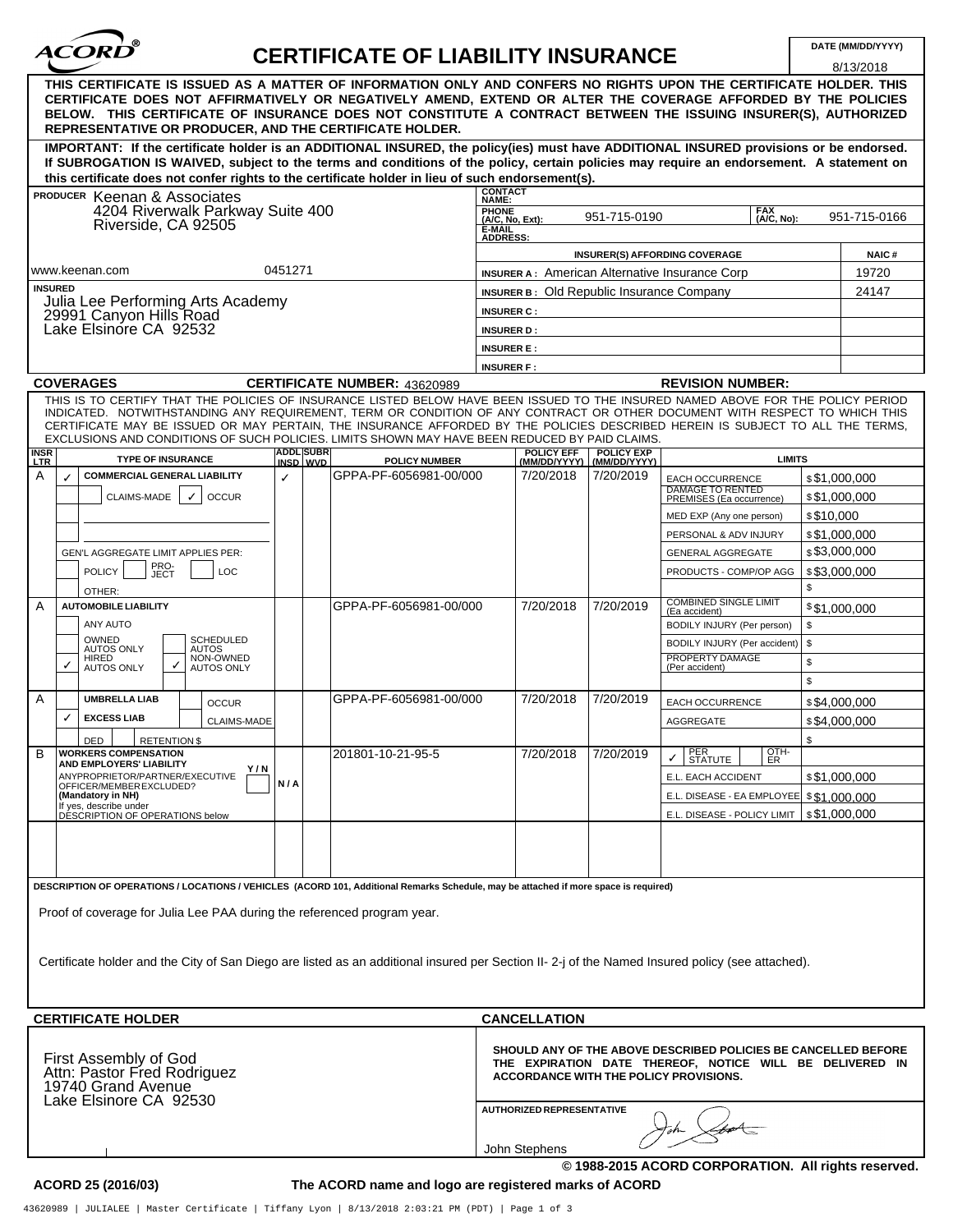So long as the above conditions are met, attorneys' fees incurred by us in the defense of that indemnitee, necessary litigation expenses incurred by us and necessary litigation expenses incurred by the indemnitee at our request will be paid as Supplementary Payments**.** Notwithstanding the provisions of any contractual liability exclusions or exceptions to exclusions, such payments will not be deemed to be damages and will not reduce the limits of insurance.

Our obligation to defend an insured's indemnitee and to pay for attorneys' fees and necessary litigation expenses as Supplementary Payments ends when:

- **(1)** We have used up the applicable limit of insurance in the payment of judgments or settlements; or
- **(2)** The conditions set forth above, or the terms of the agreement described in Paragraph **f.** above, are no longer met.

## **SECTION II - WHO IS AN INSURED**

- **1.** If you are designated in the Declarations as:
	- **a.** An individual, you and your spouse are insureds, but only with respect to the conduct of a business of which you are the sole owner.
	- **b.** A partnership or joint venture, you are an insured. Your members, your partners, and their spouses are also insureds, but only with respect to the conduct of your business. However, if you are a public entity, you are insured as a partner in a partnership or as a joint venturer in a joint venture, but only if the partnership or joint venture is between you and another governmental organization or non-profit entity. Coverage does not extend to a partnership or joint venture that operates, controls, or funds a hospital or medical clinic, nursing home, airport, port, public housing, or a gas or electric generation facility.
	- **c.** A limited liability company, you are an insured. Your members are also insureds, but only with respect to the conduct of your business. Your managers are insureds, but only with respect to their duties as your managers.
	- **d.** An organization other than a partnership, joint venture or limited liability company, you are an insured. Your "executive officers" and directors are insureds, but only with respect to their duties as your officers or directors. Your directors, trustees or members of your school board or your governing board by whatever name are insureds but only with respect to their duties as your directors, trustees or board members. Your stockholders are also insureds, but only with respect to their liability as stockholders.
	- **e.** A public entity, you are an insured. Your operating authorities, boards, commissions, districts or any other governmental units are insureds, provided that you operate, control, and fund the authority, board, commission, district, or other governmental unit. Coverage does not extend to an authority, board, commission, district, or other governmental unit that operates, controls, or funds a hospital or medical clinic, nursing home, airport, port, public housing, or a gas or electric generation facility.
	- **f.** A trust, you are an insured. Your trustees are also insureds, but only with respect to their duties as trustees.
- **2.** Each of the following is also an insured:
	- **a. Elected Or Appointed Officials.** Your elected or appointed officials, including elected or appointed officials of your operating authorities, boards, commissions, districts, or other governmental units but only for acts within the course and scope of their duties for the insured public entity or its operating authorities, boards, commissions, districts or other governmental units.
	- **b. Employees And Volunteer Workers.** "Employees" and "volunteer workers", but only for acts within the course and scope of their employment or volunteer activities for you.

| GGL101 (12-17)           | Copyright 2017 American Alternative Insurance Corporation.                                                        | Page 16 of 28 |
|--------------------------|-------------------------------------------------------------------------------------------------------------------|---------------|
| <b>GENERAL LIABILITY</b> | All rights reserved. Includes copyrighted material of the<br>Insurance Services Office, Inc. with its permission. |               |